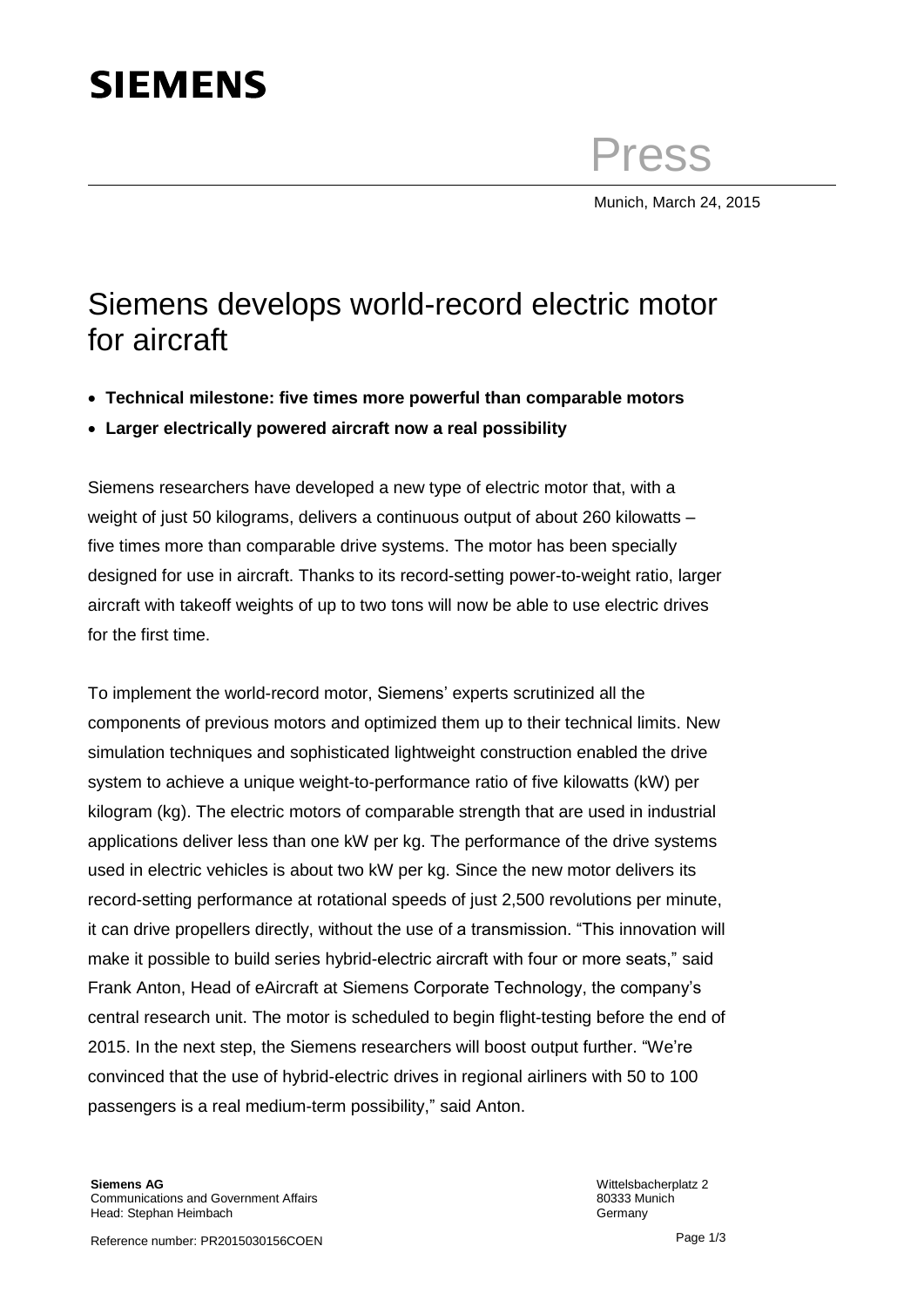**Siemens AG** Press release

The development of this motor was supported by the German Aviation Research Program LuFo in a project of Grob Aircraft and Siemens.

In 2013, Siemens, Airbus and Diamond Aircraft successfully flight-tested a series hybrid-electric drive in a DA36 E-Star 2 motor glider for the first time. The test aircraft had a power output of 60 kW.

This press release, press images and additional material is available at [www.siemens.com/press/electric-motor-plane](http://www.siemens.com/press/electric-motor-plane)

**Contact for journalists**

Florian Martini Tel.: +49 89 636-33446; e-mail: [florian.martini@siemens.com](mailto:florian.martini@siemens.com)

Follow us on Twitter: [www.twitter.com/siemens\\_press](http://www.twitter.com/siemens_press)

**Siemens AG** (Berlin and Munich) is a global technology powerhouse that has stood for engineering excellence, innovation, quality, reliability and internationality for more than 165 years. The company is active in more than 200 countries, focusing on the areas of electrification, automation and digitalization. One of the world's largest producers of energy-efficient, resource-saving technologies, Siemens is No. 1 in offshore wind turbine construction, a leading supplier of combined cycle turbines for power generation, a major provider of power transmission solutions and a pioneer in infrastructure solutions as well as automation, drive and software solutions for industry. The company is also a leading provider of medical imaging equipment – such as computed tomography and magnetic resonance imaging systems – and a leader in laboratory diagnostics as well as clinical IT. In fiscal 2014, which ended on September 30, 2014, Siemens generated revenue from continuing operations of €71.9 billion and net income of €5.5 billion. At the end of September 2014, the company had around 357,000 employees worldwide. Further information is available on the Internet at [www.siemens.com.](http://www.siemens.com/)